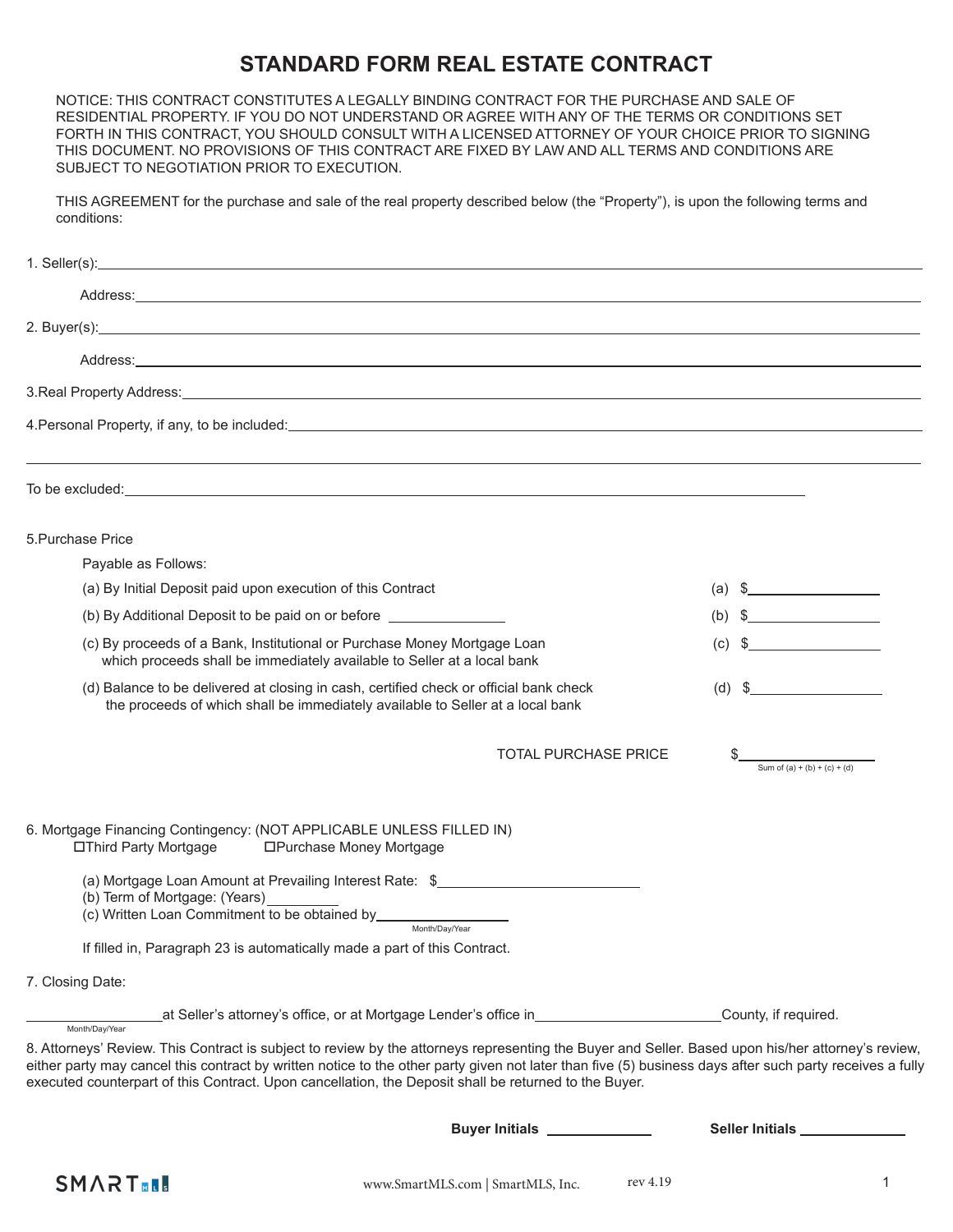- 9. Inspection Contingency: The inspections checked below shall be completed not later than: ("Inspection Completion Date")
- . The "Title Search Completion Date" shall be no later than ten (10) business days after the "Inspection Completion Date."

|                       | <b>YES</b> | <b>WAIVED</b> |                                 | YES | WAIVED |          | YES | <b>WAIVED</b> |
|-----------------------|------------|---------------|---------------------------------|-----|--------|----------|-----|---------------|
| Building/Mechanical   |            |               | Water                           |     |        | Oil Tank |     |               |
| Termite/Other Insects |            |               | Well/Organic Chemicals <b>D</b> |     |        | ∟ead     |     |               |
| Septic                |            |               | Radon-Air/Water                 |     |        | Asbestos |     |               |
| <b>Title Search</b>   |            |               |                                 |     |        |          |     |               |

If filled in, Paragraph 24 is Automatically made a part of this Contract.

10. Residential Condition Report: Buyer acknowledges receipt of Seller's Residential Condition Report (copy attached). Seller shall credit Buyer at closing with \$500.00, if Seller fails to furnish a written Residential Condition Report as required by Sections 20-327 b-e, of the Connecticut General Statutes, inclusive. Buyer's Initials

11. Lead Disclosure: Buyer acknowledges receipt of a Lead Information Booklet and Disclosure and Acknowledgement Form re: Lead Based Paint as required by Federal EPA HUD Disclosure Regulations (copy attached). Buyer's Initials

"STATEMENT RE: LEAD BASED PAINT. The parties acknowledge that dwelling units constructed prior to 1978 are likely to contain lead-based paint which could create a health hazard. In the event the Property which is the subject of this Agreement consists of or contains a residential unit built before 1978, the parties agree that a precondition to the validity of this Agreement is that each party has received, reviewed, signed and annexed hereto a completed Disclosure and Acknowledgment Form re: Lead-Based Paint as required by federal EPA/HUD disclosure regulations."

12. Possession and Occupancy, Acceptance of Deed: The Buyer shall have exclusive possession and occupancy of the Property in a broom clean condition on the Closing Date. Delivery and acceptance of the Deed shall constitute full compliance by the Seller with the terms of this Contract except for any warranties contained in the Deed and other obligations specifically set forth in this Contract to be performed after the delivery of the Deed or which survive delivery of the Deed.

13. Additional Paragraphs: Unless crossed out, the following Paragraphs 16 through 29 are hereby made a part of this Contract.

14. Additional Terms and/or seller concessions):

16. Warranty Deed, Marketable Title: (a) Seller shall convey to Buyer good and marketable fee simple title to the Property by Connecticut form Warranty Deed, (or Fiduciary Deed if Seller is a fiduciary) (the "Deed"), free and clear of all encumbrances except the following permitted encumbrances, so long as the permitted encumbrances do not prohibit the residential use of the Property or otherwise render title to the Property unmarketable (i) any and all provisions of any ordinance, municipal regulation or public or private law; (ii) restrictive covenants and easements of record; (iii) any facts which an accurate survey or physical inspection of the Property would reveal; (iv) taxes and municipal assessments due and payable after the Closing. (b) If the Seller is unable to convey title conforming to the requirements of (a) above, then the Seller shall be allowed to postpone the Closing for up to the earlier of thirty days or the expiration date of the Buyer's mortgage loan commitment ("Postponement Period") within which to cure the title defects.If, at the expiration of the Postponement Period, the Seller is still unable to convey title conforming to (a) above, Buyer may, by written notice to the Seller, reject such defective title, whereupon the Seller shall remit to the Buyer the Deposit together with any expenses incurred by Buyer for title examination (not to exceed \$250) and this Contract shall be terminated. The marketability of title shall be determined in accordance with the Standards of Title of the Connecticut Bar Association. (c) The Property shall be conveyed free of any violations of any governmental rules, regulations or limitations or private restrictive covenants or easements. In the event Seller cannot deliver the Property to the Buyer at Closing, free of violations as aforesaid, Buyer may, by written notice, by certified mail, facsimile or hand delivery to the Seller, or Seller's Attorney, terminate this Contract because of such violations, whereupon Seller shall return to the Buyer the Deposit together with any expenses incurred by the Buyer for title examination (not to exceed \$250.00).

17. Condition of Premises: (a) The Buyer represents that he has inspected the Property, is satisfied with the physical condition thereof and agrees to accept the Property in its present condition, "as is", subject to reasonable wear and tear to the Closing Date. The Buyer represents that neither Seller nor any representative of the Seller has made any representation or warranty as to the Property on which Buyer has relied in entering into this Contract except as expressly set forth in this Contract. The Seller agrees to deliver the Property to the Buyer on the Closing Date in substantially the same condition as exists on the date of this Contract, reasonable wear and tear excepted, and the Buyer agrees to accept the Property in such condition subject to satisfaction of the Inspection Contingency; (b) The grounds shall be maintained by the Seller until the Closing Date including lawn mowing, leaf raking and snow and ice removal from walks and driveways; (c) Seller shall remove all

**Buyer Initials Seller Initials** 



<sup>15.</sup> Riders Attached: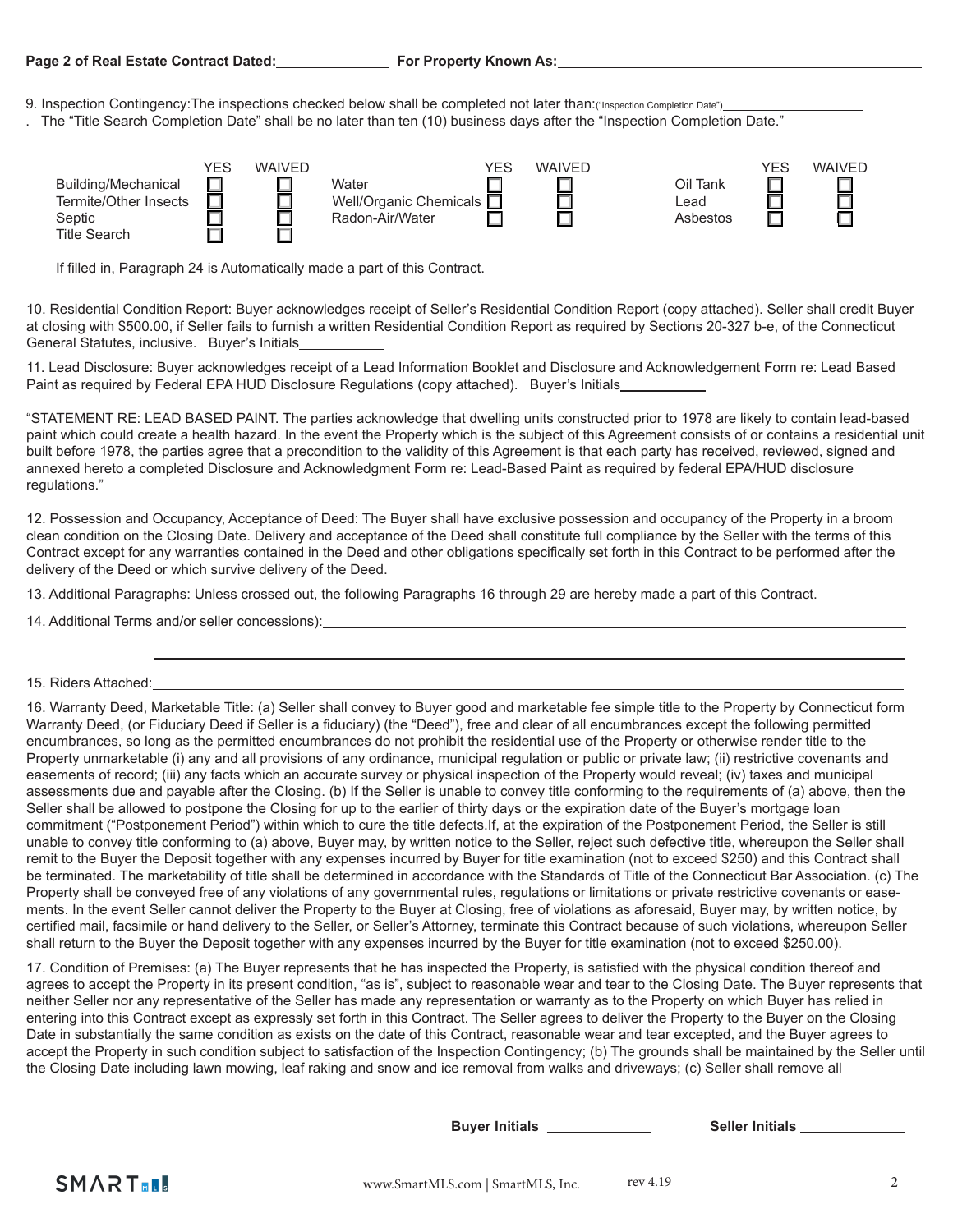personal property not included in the sale and shall deliver to the Buyer all keys available to the Seller; (d) The Buyer shall have the right to inspect the Property prior to the Closing at a time mutually agreed upon to confirm that the condition of the Property conforms to the requirements of this Contract.

18. Risk of Loss, Damage: The risk of loss or damage by fire or other casualty to the Property until the Closing Date is assumed by the Seller. In the event of loss or damage occurring prior to the delivery of the Deed, Seller shall repair and restore the Property prior to the Closing Date, or, may delay the closing at his option for up to the earlier of thirty (30) days from the date of such loss or damage or the date Buyer's mortgage loan commitment expires ("Delay Period") in order to complete restoration or repairs. If at the expiration of the Delay Period the Seller has failed to repair or restore the Property to its condition prior to the loss or damage, the Buyer shall have the option of: (a) Terminating this Contract, in which event the Deposit together with any amounts actually expended by the Buyer for the examination of title (not to exceed \$250.00) shall be remitted to the Buyer and thereupon the parties shall have no further rights and obligations under this Contract; or (b) Closing title by accepting the Deed conveying the Property in accordance with all of the other provisions of this Contract and receiving the benefit of any insurance policies or funds paid or recoverable on account of such loss or damage, less any sums actually expended by the Seller for restoration or repairs. The Seller shall not be responsible for loss or damage to trees or other plantings due to natural causes provided such loss or damages does not exceed \$250.

19. Escrow of Deposit: The Initial Deposit and Additional Deposit (collectively the "Deposit") shall be paid not later than the date(s) specified in Paragraph 5. Seller's attorney, as escrow agent, shall hold the Deposit in a non-interest bearing account until Closing or prior termination of this Contract. The Deposit shall be paid to the Seller at Closing. In the event of termination prior to Closing, the escrow agent shall (a) retain the Deposit in escrow until directed to disburse the Deposit by mutual agreement of the parties or by court order; or (b) commence an interpleader action and pay the Deposit into court whereupon the escrow agent shall be relieved of all further obligation. In the event that the Additional Deposit is not paid when due, Seller may give written notice of such failure to Buyer by certified mail, facsimile or hand delivery and if such Additional Deposit is not paid within five (5) days thereafter, this Contract shall be deemed terminated for Buyer's default and the Initial Deposit shall be delivered to and retained by the Seller as liquidated damages, and thereupon, the parties shall be relieved of all further liability hereunder except as otherwise specifically set forth herein. The escrow agent shall not be liable for any error of judgment, or for any act performed or omitted in good faith, or for any mistake of law.

20. Default, Liquidated Damages: If Buyer defaults under this Contract after the Deposit has been paid, the Deposit shall be remitted to and retained by Seller as liquidated damages, and thereupon, the parties shall be relieved of all further liability under this Contract except as otherwise specifically set forth herein. In the event that legal action is commenced to enforce any provision of this Contract, the prevailing party shall be entitled to reimbursement of court costs and attorneys fees incurred therein.

21. Adjustments at Closing: Property taxes, utilities, municipal assessments and use charges, rents, district taxes, association charges, and other charges customarily adjusted at closings in accordance with the custom of the Bar Association for the town wherein the Property is located, will be prorated as of the Closing Date. The Buyer shall reimburse the Seller at Closing for any fuel stored on the Property. Property taxes will be adjusted on a uniform fiscal year basis. Installments payable on sewer and other municipal lien assessments after the Closing will be assumed by the Buyer. Seller shall deliver to Buyer at closing checks sufficient to satisfy state and local conveyance taxes.

22. Personal Property: Unless excluded in Paragraph 4, the Personal Property included in the sale shall consist of the following: screens, storm windows, TV antenna, venetian blinds, curtain rods and fixtures, wall to wall carpeting, awnings, shades, automatic hot water heater, plumbing, heating and lighting and electrical fixtures (except portable heaters, rented water heaters and lamps), shrubbery, plants and all other fixtures now located on the Property and the personal property listed in Paragraph 4.

23. Mortgage Financing Contingency: Third Party Mortgage. The Buyer's obligations hereunder are contingent upon Buyer obtaining a written commitment from a bank or institutional lender for a mortgage loan satisfying the specifications set forth in Paragraph 6(a), (b) and (c) and upon such other terms and conditions as are standard for similar loan commitments. Buyer agrees to apply for such financing immediately and to pursue such application with diligence. If Buyer is unable to secure such a commitment by the date set forth in Paragraph 6(c), and so notifies the Seller or the Seller's Attorney in writing, by certified mail, facsimile or hand delivery, on or before such date, this Contract shall be terminated by such notice and the Deposit shall be returned to Buyer. Absent such Notice, this contingency shall be deemed satisfied and this Contract shall continue in full force and effect.

## **Purchase Money Mortgage. A Purchase Money Note and a Purchase Money Mortgage as described on the attached Rider shall be executed and delivered by the Buyer to the Seller at Closing.**

24. Inspection Contingency: Buyer acting by representatives of Buyer's choice shall complete the inspections, tests, assessments and title search of the Property as designated in Paragraph 9 prior to the "Inspection Completion Date" or the "Title Search Completion Date", as the case may be. If, based upon such inspections, tests, assessments and title search, Buyer is not reasonably satisfied with the title or physical condition of the Property and so notifies the Seller or the Seller's Attorney in writing, by certified mail, facsimile or hand delivery, not later than two business days after the "Inspection Completion Date," or the "Title Search Completion Date," as the case may be, this Contract shall be deemed terminated by such Notice and the Deposit shall be returned to the Buyer. Absent timely notice hereunder, terminating this Contract, this contingency shall be deemed satisfied and this Contract shall continue in full force and effect.

**Buyer Initials Seller Initials**